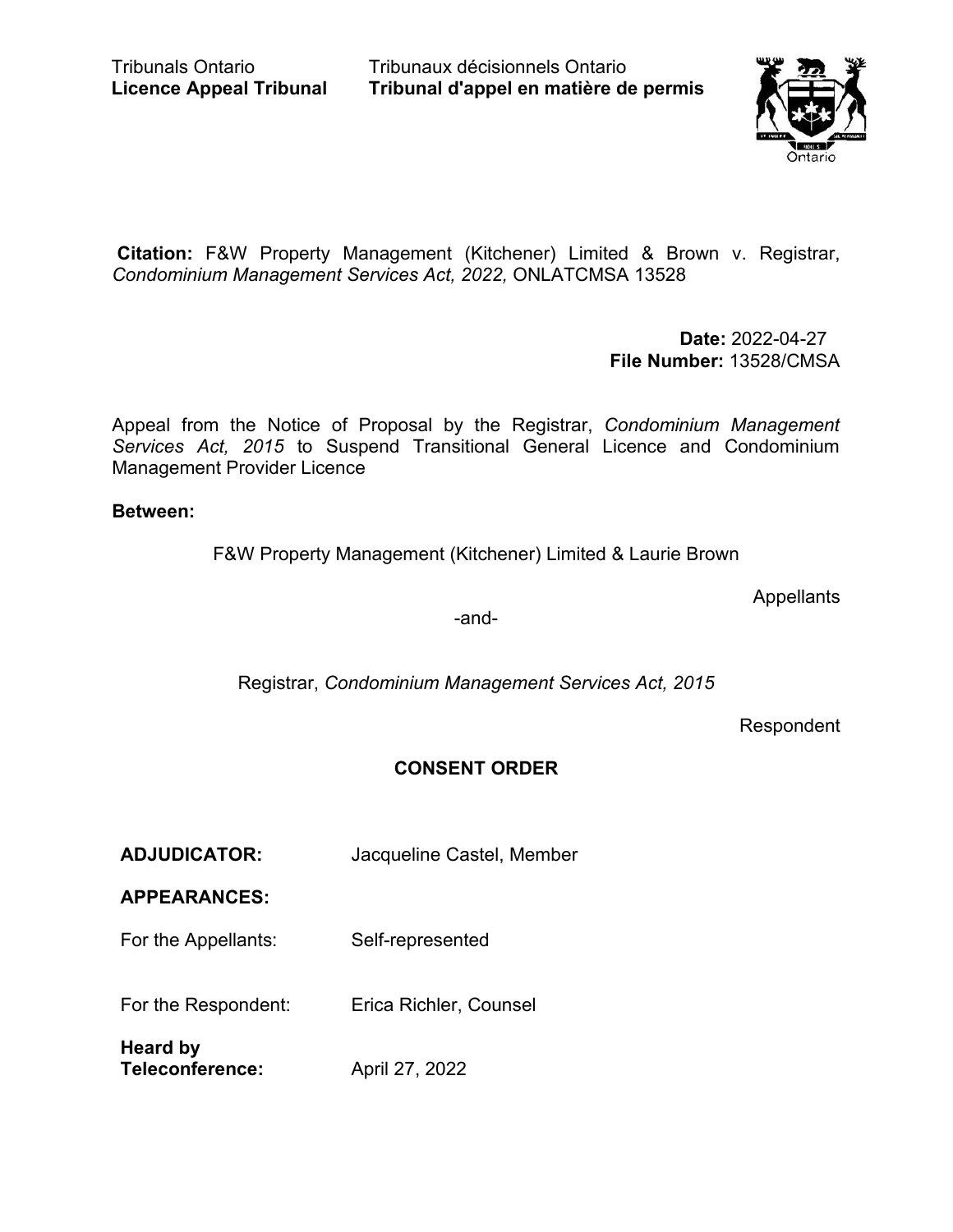# **Background**

- [1] The respondent issued a Notice of Proposal ("NOP"), dated July 13, 2021, to suspend the condominium management provider licence of F & W Property Management and the transitional general licence of Laurie Brown. F & W Property Management and Ms Brown appealed the NOP to the Licence Appeal Tribunal (the "Tribunal").
- [2] At a case conference, which took place on April 27, 2022, the parties advised that they were able to resolve this matter and have entered into Minutes of Settlement. Executed Minutes of Settlement were presented to and reviewed by the Tribunal.
- [3] The parties requested that the terms of the settlement be incorporated into a consent order disposing of this proceeding.

## **Order**

[4] Pursuant to section 4.1 of the *Statutory Powers Procedure Act*, R. S.O. 1990 Chapter S. 22 and s. 41(8) of the *Condominium Management Regulatory Authority Act*, and on consent of the parties, the terms of the Minutes of Settlement, attached hereto as Schedule "A", are incorporated into this order and the matter is disposed of without a hearing in accordance with these Minutes of Settlement.

LICENCE APPEAL TRIBUNAL

 $J.$  lag( $-$ 

Jacqueline Castel, Member

*Released: April 29, 2022*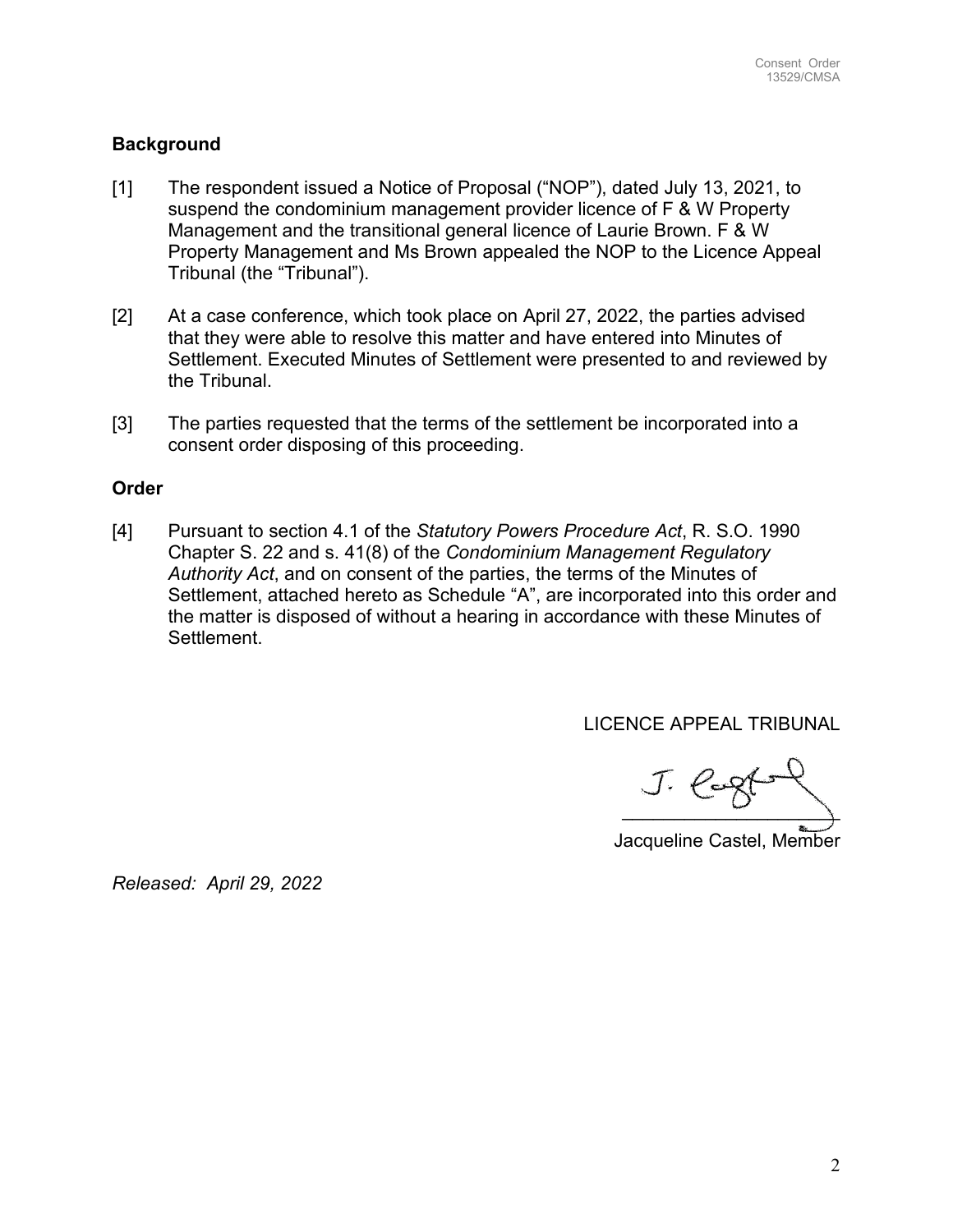## **SCHEDULE "A"**

## **LAT File No.: 13528/CMSA**

## **LICENCE APPEAL TRIBUNAL**

**Appeal from a Notice of Proposal by the Registrar of the Condominium Management Regulatory Authority of Ontario to Suspend a Transitional General Licence under the**  *Condominium Management Services Act, 2015*

#### **BETWEEN:**

## **F & W PROPERTY MANAGEMENT (KITCHENER) LIMITED and LAURIE BROWN**

**Appellants**

#### **- and -**

# **CONDOMINIUM MANAGEMENT REGULATORY AUTHORITY OF ONTARIO ("CMRAO")**

**Respondent**

## **MINUTES OF SETTLEMENT**

### **Background**

- 1. F & W Property Management (Kitchener) Limited currently holds a condominium management provider licence with CMRAO.
- 2. Laurie Brown currently holds a transitional general licence with CMRAO. Ms. Brown's transitional general licence will expire on June 30, 2022, and it cannot be renewed under Ontario Regulation 123/17 made under the *Condominium Management Services Act, 2015*.
- 3. Ms. Brown is the Principal Condominium Manager, and the sole director, officer and shareholder of F & W Property Management.
- 4. On July 13, 2021, the Registrar of CMRAO issued a Notice of Proposal to suspend the condominium management provider licence of F & W Property Management and the transitional general licence of Ms. Brown.
- 5. F & W Property Management and Ms. Brown requested a hearing before the Licence Appeal Tribunal (LAT File No.: 13528/CMSA).
- 6. Ms. Brown is experiencing health issues that impact her ability to operate  $F \& W$  Property Management and to provide condominium management services independently.
- 7. The parties agree to resolve this matter before the Licence Appeal Tribunal without the need for a hearing, in accordance with section 4.1 of the *Statutory Powers Procedure Act*. The parties consent to an order by the Licence Appeal Tribunal that incorporates the terms of this settlement.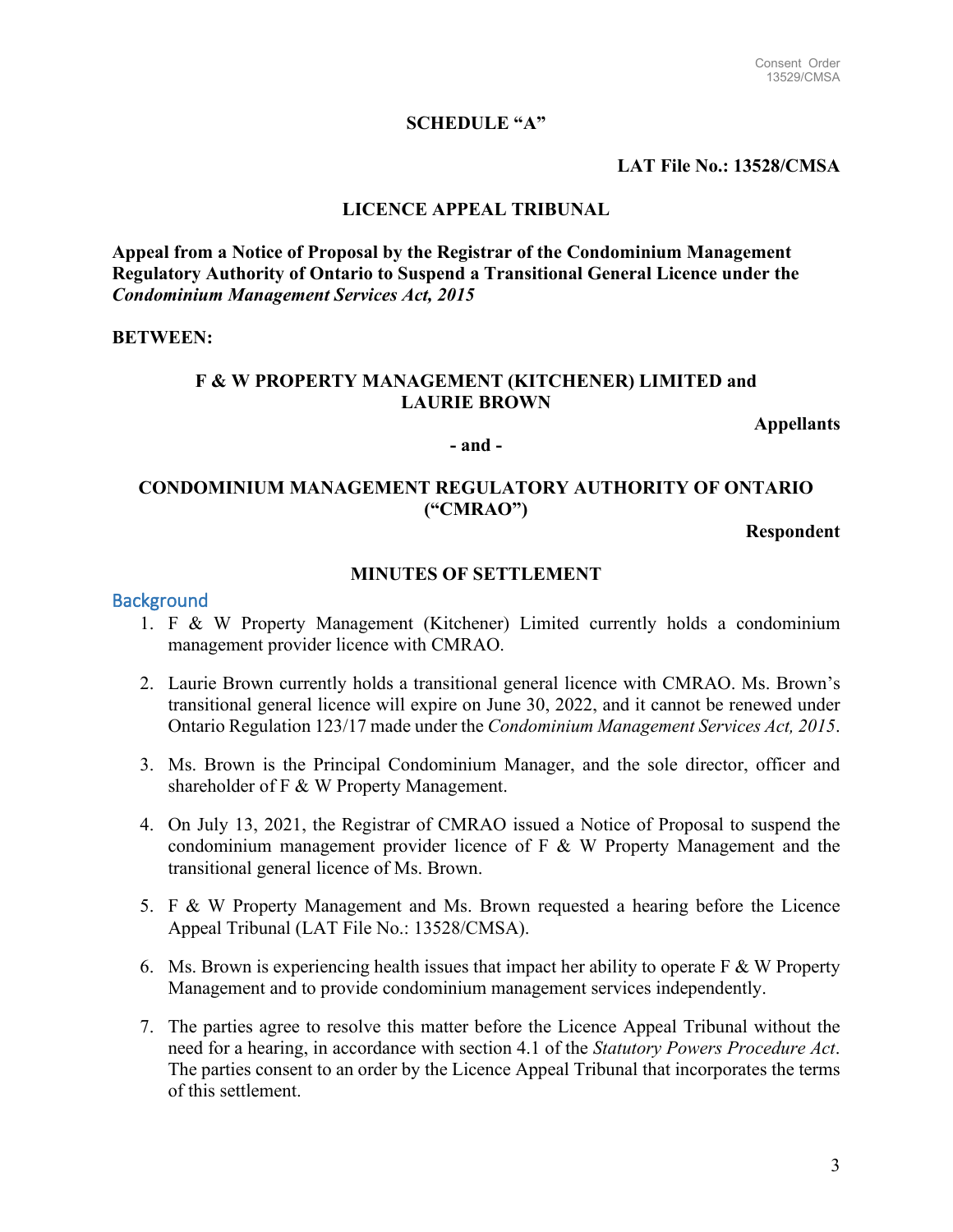# Terms of Settlement

- 8. Ms. Brown agrees to wind down or otherwise close F & W Property Management by **May 30, 2022**.
- 9. Ms. Brown and  $F \& W$  Property Management agree that the condominium management licence of F & W Property will be voluntarily cancelled by the Registrar effective **May 30, 2022**, and that the signing of this document is their written request for such cancellation.
- 10. Ms. Brown agrees to transition all of her and F & W Property Management's condominium clients to other licensed condominium management providers by **May 30, 2022**.
- 11. Ms. Brown agrees to notify all licensed condominium management providers to whom she transitions clients about the Notice of Proposal and the terms of this settlement.
- 12. Ms. Brown agrees to provide proof, acceptable to the Registrar, by **June 10, 2022**, that all clients have been transitioned to other licensed condominium management providers.
- 13. If Ms. Brown wants to continue providing condominium management services after June 2022, Ms. Brown agrees that she will apply for a **limited licence** with CMRAO by using the online application form on CMRAO's website **before May 30, 2022**. Ms. Brown agrees that she will **not** apply for a general licence with CMRAO before May 30, 2022.
- 14. Ms. Brown acknowledges and understands that a limited licence is subject to the following prescribed conditions under subsection 8(1) of Ontario Regulation 123/17:

1. The licensee shall not provide condominium management services except under the supervision of a supervising licensee.

2. Subject to subsection (2), the licensee shall not enter into, extend, renew or terminate a contract or other agreement on behalf of a client except with the prior approval of the supervising licensee mentioned in paragraph 1.

3. Subject to subsection (2), the licensee shall not make expenditures of more than \$500 of the client's money, not including the reserve fund, except with the prior approval of the supervising licensee mentioned in paragraph 1.

4. The licensee shall not, on behalf of a client, give anything to an owner or mortgagee that the client is required to give to an owner or mortgagee under the Condominium Act, 1998 except with the prior approval of the supervising licensee mentioned in paragraph 1.

5. The licensee shall not sign status certificates under the Condominium Act, 1998 on behalf of a client.

6. The licensee shall not make expenditures out of, invest or otherwise make dispositions of a client's reserve fund.

7. The licensee shall be employed by no more than one condominium management provider unless the licensee has obtained the consent, in the form or manner approved by the registrar, of all condominium management providers that employ the licensee.

15. In addition to any prescribed conditions, Ms. Brown agrees to have the following conditions applied to any licence she holds with CMRAO following the date of the order of the Licence Appeal Tribunal: